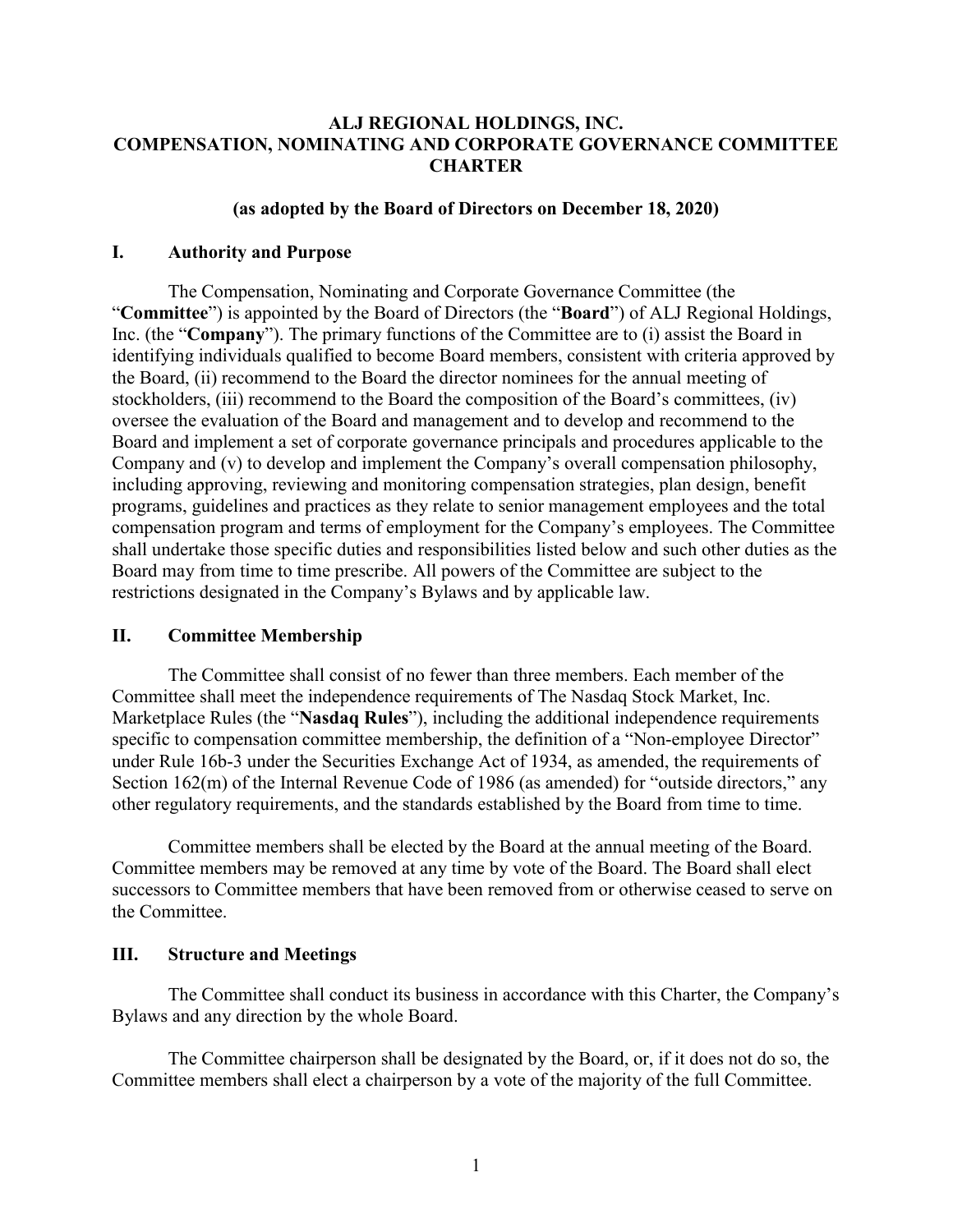The Committee will meet regularly. The Committee may establish its own schedule, which it will provide to the Board in advance. The chairperson or a majority of the members of the Committee may call meetings of the Committee upon such notice as is required for special Board meetings in accordance with the Company's Bylaws. A majority of the members of the Committee, but not less than two (2) members, shall constitute a quorum for the transaction of business. Unless the Committee by resolution determines otherwise, any action required or permitted to be taken by the Committee may be taken without a meeting if all members of the Committee consent thereto in writing and the writing or writings are filed with the minutes of the proceedings of the Committee. As necessary or desirable, the chairperson of the Committee may require that any director, officer or employee of the Company, or other persons whose advice and counsel are sought by the Committee, be present at meetings of the Committee. Members of the Committee may participate in a meeting through use of conference telephone or similar communications equipment, so long as all members participating in such meeting can hear one another, and such participation shall constitute presence at such meeting.

The Committee chairperson will preside at each meeting and, in consultation with the other members of the Committee, will set the frequency and length of each meeting and the agenda of items to be addressed at each meeting. The chairperson of the Committee shall ensure that the agenda for each meeting is circulated to each Committee member in advance of the meeting. The chairperson of the Committee (or other Committee member designated by the chairperson or the Committee in the chairperson's absence) shall regularly report to the full Board on the Committee's proceedings and any actions that it takes. The Committee will maintain written minutes of its meetings, which minutes will be maintained with the books and records of the Company.

### **IV. Duties and Responsibilities**

The Committee shall:

### **A. Corporate Governance Guidelines.**

1. Develop and recommend to the Board and implement a set of corporate governance principles applicable to the Company.

2. Review and reassess the adequacy of such corporate governance principles on a periodic basis; and recommend to the Board any changes the Committee deems appropriate.

3. Make recommendations to the Board regarding any non-compliance with, waivers to or alteration of, the corporate governance principles.

### **B. Review of Board Composition and Performance.**

1. Oversee the evaluation of the Board and management on a periodic basis. Periodic reviews of the Chief Executive Officer's performance will be chaired by the presiding director with all outside directors participating and with input from inside directors as deemed appropriate.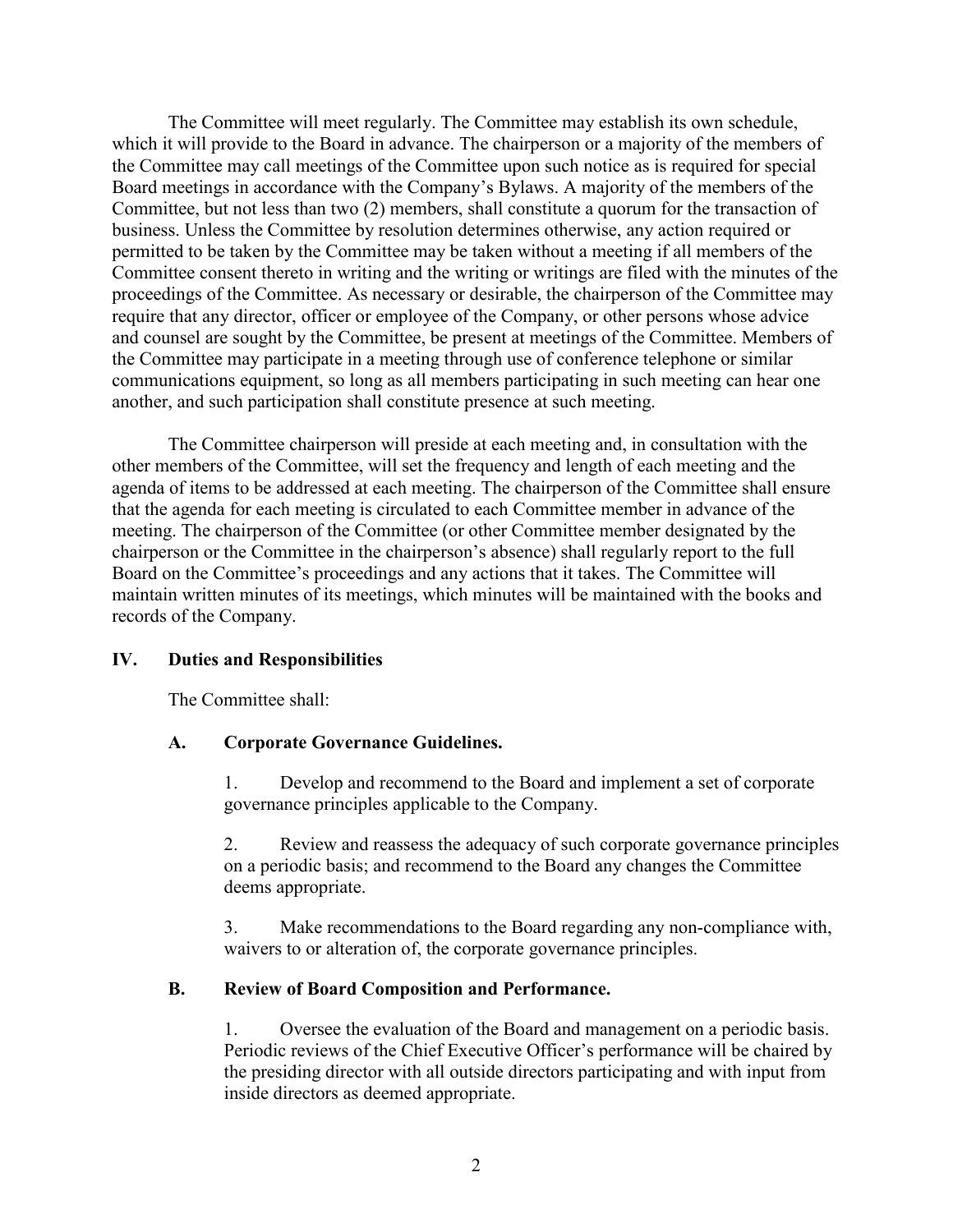2. Conduct periodic reviews of each director's independence and make recommendations to the Board based on its findings.

3. Assess the Board's composition on a periodic basis, including size of the Board, diversity, age, skills and experience in the context of the needs of the Board.

4. Advise the Board on member qualifications for each Board committee, committee member appointments and removals, committee structure and operations (including authority to delegate to subcommittees) and committee reporting to the Board.

5. Identify and screen individuals qualified to become Board members, consistent with criteria approved by the Board, and recommend that the Board select the director nominees for the next annual meeting of stockholders.

6. Develop a pool of potential director candidates for consideration in the event of a vacancy on the Board.

7. Oversee the periodic Board performance evaluation process, including conducting surveys of director observations, suggestions and preferences.

8. Review on a periodic basis director compensation and benefits.

# **C. Executive Officers.**

1. Advise the Board on candidates for the position of Chairman of the Board and Chief Executive Officer, and conduct such investigation of those candidates as the Committee and the Board may deem appropriate.

2. Advise the Board on possible candidates to fill other executive offices of the Company and conduct such investigation of those candidates as the Committee and the Board may deem appropriate.

3. All outside directors shall participate in reviewing periodically with the Chairman of the Board and Chief Executive Officer the succession plans relating to positions held by elected corporate officers and to make recommendations to the Board with respect to the selection of individuals to occupy these positions.

## **D. Compensation Guidelines**

1. Periodically review and approve corporate goals and objectives relevant to Chief Executive Officer compensation, evaluate the Chief Executive Officer's performance in light of those goals and objectives and have sole authority to determine and approve the Chief Executive Officer's compensation level based on this evaluation. During voting or deliberations on the Chief Executive Officer's compensation, the Chief Executive Officer may not be present.